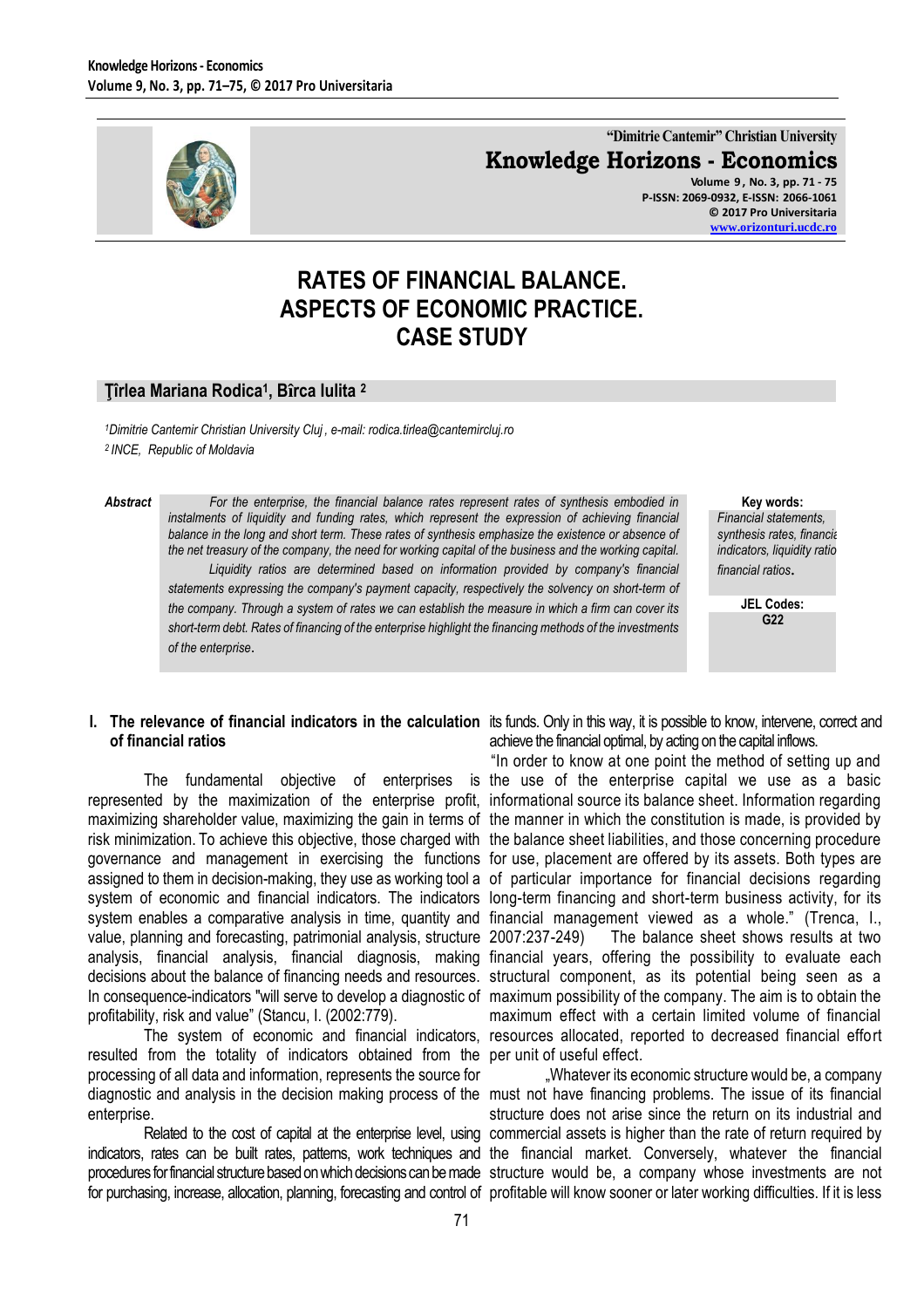indebted, the value will decrease, instead, if it is heavily indebted appreciate it with a view to adopting the decision whether to it will incur a double penalty. On the one hand, lowering the cost continue or not relations with it (referring here especially to of borrowing will accelerate its return on equity. On the other banks , but not only). (Giurgiu, A., 2001:77) hand, the company will have difficulties in getting its renovation loans." (Manolescu, Ghe., 1994:107).. "Indicators are needed II. not only to leaders of the company but also to third parties in a

contract, more or less closely with the firm they are forced to

#### **II. Case Study. The actual calculation of rates**

| А.                                                     | POIEUC Dalance sheet |                  |
|--------------------------------------------------------|----------------------|------------------|
| <b>SC EXE SRL</b>                                      |                      |                  |
|                                                        |                      |                  |
|                                                        |                      |                  |
| <b>ACTIVE</b>                                          | Year <sub>0</sub>    | Year 1           |
|                                                        | 12,2014              | 12,2015          |
| Fixed assets - total (1 to 3)                          | 0                    | 27.150           |
| Total stocks (4 la 7)                                  | 0                    | 0                |
| Total receivables (8 la 10)                            | 9.310                | 26.309           |
| <b>Circulating assets/Ca</b>                           | 115.778              | 143.046          |
| <b>Availabilities (cash flow surpluses)Db</b>          | 6.488                | 18.737           |
| <b>Expenses in advance</b>                             | 0                    | 0                |
|                                                        |                      |                  |
| <b>TOTAL ASSETS (A+B+C+11+12+13)</b>                   | 115.778              | 170.196          |
| <b>PASSIVE</b>                                         |                      |                  |
| Social capital                                         | 200                  | 200              |
| <b>Revaluation reserves</b>                            | 100.000              | 100.000          |
| Reserves                                               | 11.635               | 40.084           |
| Reported result                                        | 0                    | 0                |
| Result for the year                                    | 50.257               | 28.449           |
| Distribution of profit                                 | 50.257               | 28.449           |
| Personal capital /Cpr (14 la 21)                       | 111.835              | 140.284          |
| Long-term financial liabilities / Dtml                 | 0                    | 23.042           |
| <b>Short-term financial liabilities /Dts</b>           | 3.943                | 6.870            |
| Suppliers /Fr                                          | 150                  | 150              |
| Other debts                                            | 3.793                | 6.720            |
| Revenues in advance                                    | 0                    | 0                |
| Current debts (D.11)/Pc                                | 3.943                | 6.870            |
| Total debts (G.14+D.11)                                | 3.943                | 29.912           |
| Deficiency of availabilities (cash flow<br>deficiency) |                      |                  |
| <b>TOTAL PASSIVE (D+E+F)</b>                           | 115.778              | 170.196          |
|                                                        |                      |                  |
|                                                        | Anul 0               | Anul 1           |
|                                                        | 12,2014              | 12,2015          |
| <b>REVENUES</b>                                        |                      |                  |
| Sales of merchandise                                   | 0                    | 0                |
|                                                        |                      |                  |
| The sold production<br>Turnover/CA                     | 68.442               | 60.057           |
| <b>Total operating income</b>                          | 68.442<br>68.442     | 60.057<br>60.057 |
|                                                        |                      |                  |
| Total financial income                                 | 4<br>0               | 4<br>0           |
| Total exceptional revenues                             | 68.446               | 60.061           |
| <b>Total income</b><br><b>EXPENSES</b>                 |                      |                  |
|                                                        |                      |                  |
| Cost of goods sold                                     | 0                    | 0                |

# **A. Potetic Balance sheet**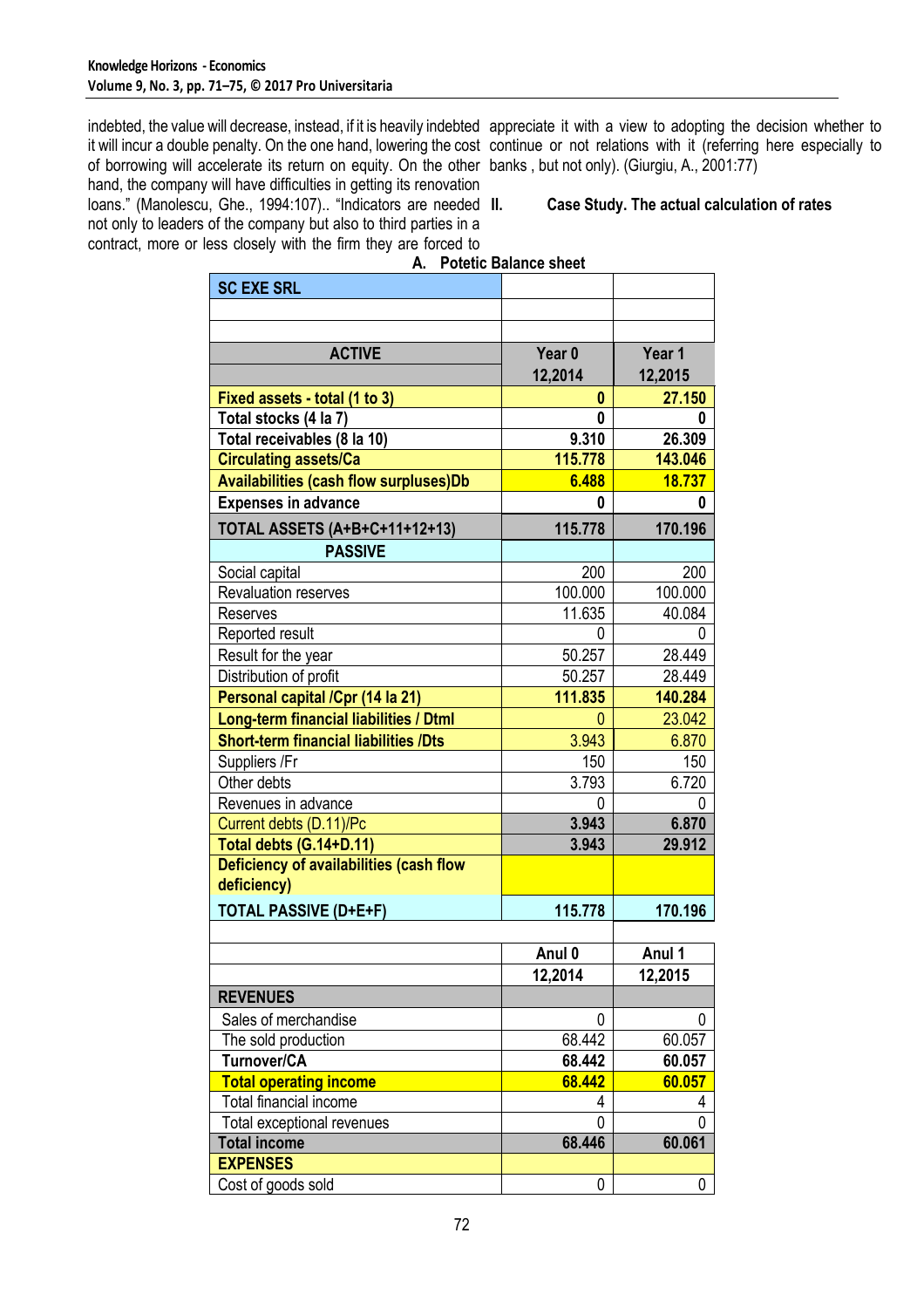| Raw materials and material           | 6.428  | 13.097 |
|--------------------------------------|--------|--------|
| Expenditure on energy, water         | 149    |        |
| Other material expenses              | 1.687  | 1.166  |
| Salary expenses                      | 3.360  | 4.120  |
| Social tasks                         | 1.075  | 1.328  |
| <b>Total personnel expenses</b>      | 4.435  | 5.448  |
| Depreciation of property             | 0      |        |
| Other operating expenses             | 4.463  | 8.896  |
| <b>Total operating expenses</b>      | 17.162 | 28.607 |
| <b>Exploitation profit (A1-B1)</b>   | 51.280 | 31.450 |
| Interest on long-term loans          | 0      | 1.204  |
| Interest on short-term loans         | 0      |        |
| <b>Total financial expenses</b>      | 0      | 1.204  |
| Total exceptional expenses of which: | 0      |        |
| <b>Total expenses / Cht</b>          | 17.162 | 29.811 |
| <b>Gross profit</b>                  | 51.284 | 30.250 |
| Profit tax                           | 1.027  | 1.801  |
| Net profit (C1-C2), of which:        | 50.257 | 28.449 |
| Dividends paid                       | 0      |        |

## **Sursa: Bilanţ contabil construit pentru exemplificare practicǎ**

| <b>SC EXE - INDICATORS IN STRUCTURE</b>                     |                    |                   |         |  |
|-------------------------------------------------------------|--------------------|-------------------|---------|--|
| I. The structure of assets                                  |                    | Year <sub>0</sub> | Year 1  |  |
|                                                             |                    | 12,2014           | 12,2015 |  |
| Rate of fixed assets = Ai/At                                |                    | 0,00%             | 15,95%  |  |
| The rate of intangible assets = lnc/At                      |                    | 0,00%             | 0,00%   |  |
| The rate of tangible $\overline{assets} = \overline{lc/At}$ |                    | 0.00%             | 15,95%  |  |
|                                                             |                    |                   |         |  |
| The rate financial assets = If/At                           |                    | 0,00%             | 0,00%   |  |
|                                                             |                    |                   |         |  |
| The rate of current assets =Ac/At                           |                    | 100%              | 84,05%  |  |
| The rate of stocks = St/At                                  |                    | 0,00%             | 0,00%   |  |
| The rate of receivables = Cr/At                             |                    | 8.04%             | 15.46%  |  |
| The rate of available funds =Db/At                          |                    | 5,5%              | 11.01%  |  |
| <b>II. Structure of liabilities</b>                         |                    | Year <sub>0</sub> | Year 1  |  |
|                                                             | 12,2015<br>12,2014 | 12,2014           | 12,2015 |  |
| Permanent capital Cpm = Own capital +                       |                    |                   |         |  |
| Long Term debts                                             |                    | 111.835           | 163.326 |  |
| The rate of financial stability =Cpm/Pt                     |                    | 96,59%            | 95,96%  |  |
| The financial autonomy rate = Cpr/Pt                        |                    | 96,59%            | 82,42%  |  |
| The financial autonomy rate on term = Cpr/Cprm              |                    | 100,00%           | 85,89%  |  |
| Global debt ratio =Dt/Pt                                    |                    | 3,41%             | 17,58%  |  |
| Short-term debt ratio =Dts/Pt                               |                    | 3,41%             | 4,04%   |  |
| The rate of long-term debt =Dtml/Pt                         |                    | 0,00%             | 13,54%  |  |
| III. Rates of management                                    |                    | Year <sub>0</sub> | Year 1  |  |
|                                                             |                    | 12,2014           | 12,2015 |  |
| Rotation of current assets = Current Assets / Turnover x360 |                    | 608,98            | 857,46  |  |
| Stock rotation = St/CA x360                                 |                    | 0,00              | 0,00    |  |
| The duration of debt collection = Cr/CA *360                |                    | 48,97             | 157,70  |  |
| Rotation Liquidity = Available /CA x360                     |                    | 34,13             | 112,32  |  |
| The duration of rotation of short-term debts =DTS/CA *360   |                    | 20,74             | 41,18   |  |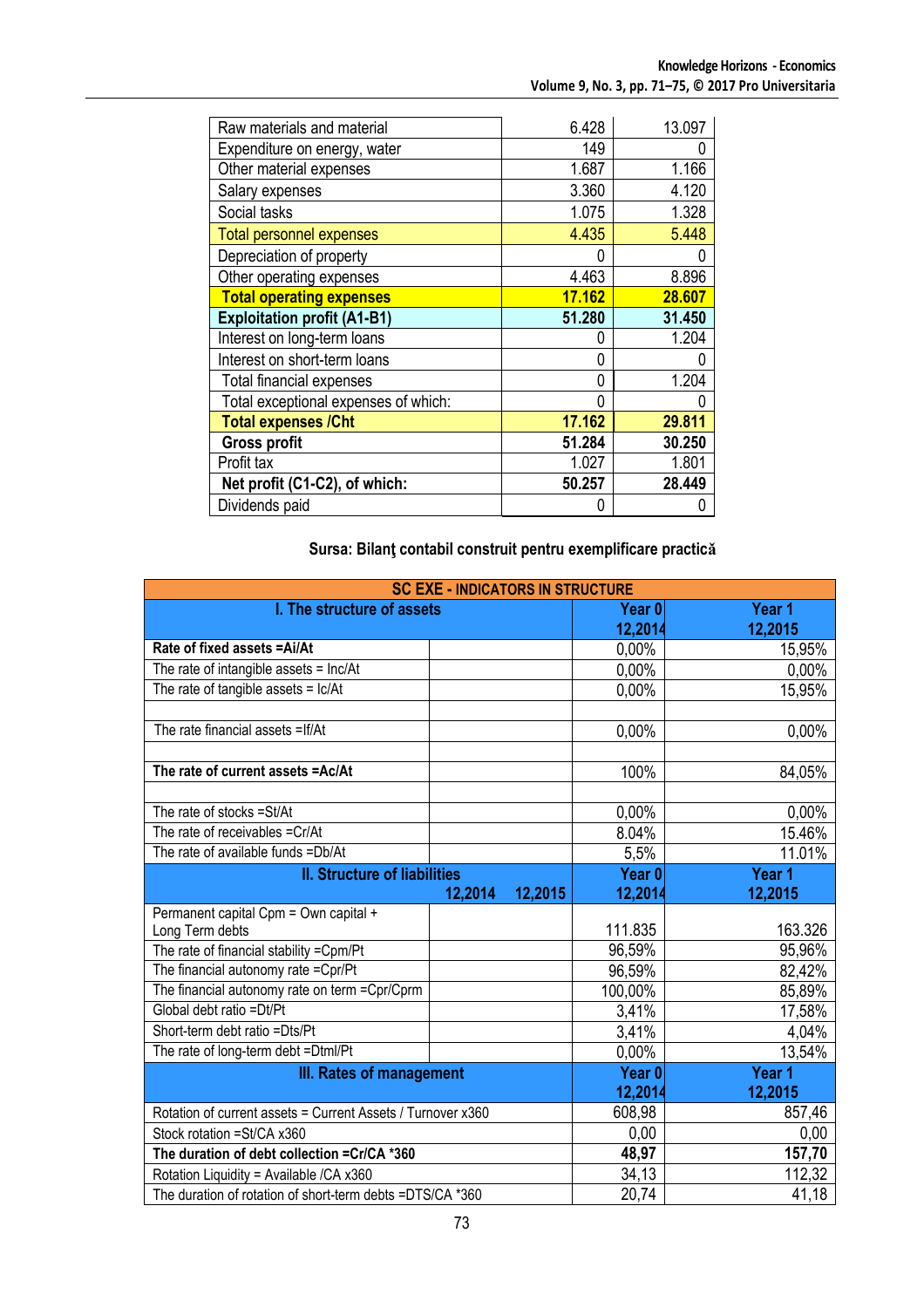| The duration of payment of short-term bank loans = CrbTS/CA x360                                            | 0.00              | 0,00    |
|-------------------------------------------------------------------------------------------------------------|-------------------|---------|
| The duration of payment of suppliers = Fr/CA x360                                                           | 0,90              | 0,93    |
| The duration of payment of other liabilities from operations = Other<br>exploitation liabilities / CA x 360 | 19,95             | 40,28   |
| The duration of paying off other debts of exploitation = Other debts /CA                                    | 0,00              | 0,00    |
| Short-term bank loans = CrbTS                                                                               | 0,00              | 0,00    |
| Medium, long-term bank loans = CrbTM                                                                        | 0,00              | 0.00    |
| <b>IV. Indicators of financial balance</b>                                                                  | Year <sub>0</sub> | Year 1  |
|                                                                                                             | 12,2014           | 12,2015 |
| Revolving fund = Permanent capital - Fixed assets                                                           | 111.835           | 136.176 |
| Required revolving fund =Stock+ receivables + Regular Assets.- Current                                      |                   |         |
| debts .- Regular. passives                                                                                  | 111.835           | 136.176 |
| Net Treasury = Global net working capital - Necessary revolving fund                                        | 0                 |         |
| Permanent capital = Personal capital + Long Term Debts                                                      | 111.835           | 163.326 |
| V. Liquidity indicators                                                                                     | Year <sub>0</sub> | Year 1  |
| 12,2015<br>12,2014                                                                                          | 12,2014           | 12,2015 |
| General liquidity rate = Current Assets / Current Liabilities                                               | 29,36             | 20,82   |
| Quick liquidity ratio = (Cash availabilities+ Receivables )/Pc                                              | 4,01              | 6,56    |
| Immediate liquidity rate = Db/Pc                                                                            | 1,65              | 2,73    |
| Immediate liquidity rate = circulating assets -Stock/Current debts                                          | 29,36             | 20,82   |
| Circulating assets -Stocks                                                                                  | 115.778           | 143.046 |
| <b>VI. Rate of profitability</b>                                                                            | Year <sub>0</sub> | Year 1  |
| 12,2014<br>12,2015                                                                                          | 12,2014           | 12,2015 |
| Income profitability rate = Pn/Vt                                                                           | 73,43%            | 47,37%  |
| The rate of profitability of resources consumed =Pn/Cht                                                     | 292,84%           | 95,43%  |
| Gross margin rate = Ebe/CA                                                                                  | 74,92%            | 52,37%  |
| Commercial profitability rate = Re/CA                                                                       | 74,92%            | 52,37%  |
| Ebe/Re= Operating profit                                                                                    | 31.450            | 31.450  |
| <b>VII. Rates of profitability</b>                                                                          | Year <sub>0</sub> | Year 1  |
|                                                                                                             | 12,2014           | 12,2015 |
| Economic profitability of invested capital = RE/Cinv                                                        | 45,85%            | 19,26%  |
| Economic profitability of assets = Gross surplus of exploitation / Total asset                              | 44,29%            | 18,48%  |
| Financial profitability = Profit net/Cpr<br>44,94%                                                          | 20,28%            | 18.52%  |
| Economic profitability = Gross profit /Permanent C.                                                         | 45,86%            | 18,52%  |
| Capital invested = Own capital + Long Term Debts                                                            | 111.835           | 163.326 |
| Permanent capital = Own capital + Long Term Debts                                                           | 111.835           | 163.326 |
|                                                                                                             |                   |         |

Rates are the result of reports between various indicators in order to reflect partially in terms of the company's total financial and economic aspects. Structure rates of assets and liability are calculated based on the balance sheet. Rotation rates help in establishing the manner of renewal of property items. Rates of synthesis aim at balancing on shortterm and long-term the company. The results of the rates are compared with the scales laid down to assess whether corrective actions are required or the financial situation is good or very good.

### **CONCLUSIONS**

The system of economic and financial indicators:

- Is given by all the indicators resulting from data processing, information and even indicators processing;
- Indicators are constructed on the basis of the balance sheet helping to plan and control financial activity;
- It assists in assessing the financial performance of the company;
- Analysis and synthesis in conducting economic and financial phenomena and processes;
- It represents the source for analysis and